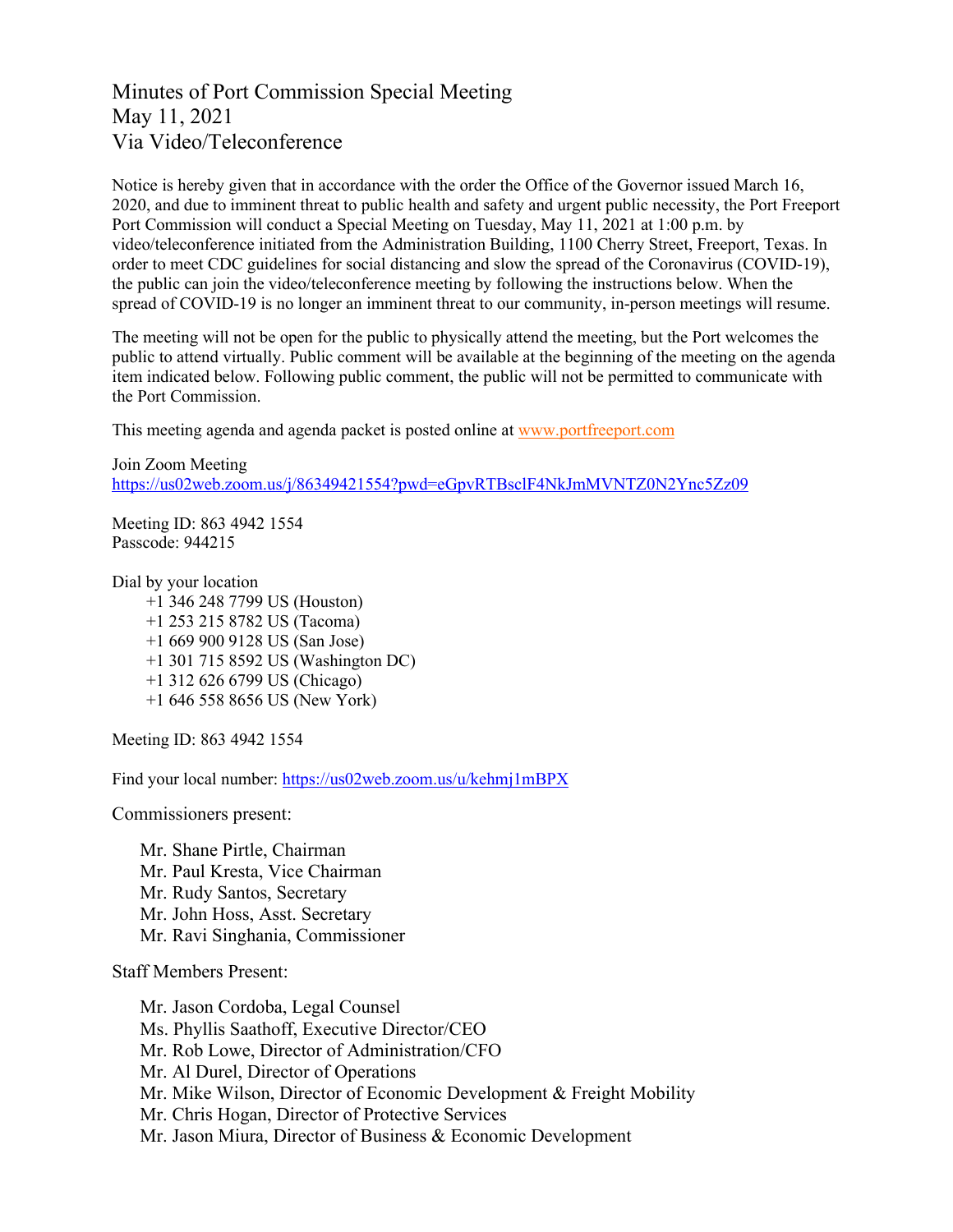Mr. Brandon Robertson, Network Systems Manager Ms. Missy Bevers, Executive Assistant Ms. Mary Campus, Controller Ms. Jessica Follett, Public Affairs Manager Mr. Cecil Booth, Project Engineer

Absent:

Mr. Dan Croft, Commissioner

Also, present via teleconference:

Mr. Bobby Fuller, Texas Port Ministry Mr. William Wachel, WSP Mr. Rob Giesecke

Commissioner Pirtle stated the following information…

Today is May 11, 2021, and the time is 1:00 p.m. This is the special meeting of the Port Commission. I am Shane Pirtle, Chairman. We are conducting this meeting by video/telephone conference pursuant to Governor Abbott's order suspending certain provisions of the Texas Open Meetings Act in order to minimize the impact of the coronavirus outbreak. This meeting is being recorded as required by the Texas Open Meetings Act.

With the posting of today's meeting a call-in number was indicated on the agenda, along with the agenda packet. Both may be found on the Port's website [www.portfreeport.com.](http://www.portfreeport.com/) Additionally, the public may join the meeting from a computer, tablet, or smartphone or by phone using the call-in number.

This meeting will not be open for the public to physically attend the meeting, but the Port welcomes the public to attend virtually. Public comment will be available at the beginning of the meeting as indicated on the agenda. Following public comment, the public will not be permitted to communicate with the Port Commission.

In the event any member of the public is having any technical difficulty during the meeting, please call (979) 233-2667, and someone will assist you.

Being considerate of all participants on this call today, we respectfully request everyone "mute" their phones unless you are speaking.

An Executive Session was noticed on the published agenda and will occur unless otherwise indicated during the meeting. During Executive Session, the public will not be permitted to hear the meeting, as is the case under the Texas Open Meetings Act.

- 1. CONVENE OPEN SESSION in accordance with Texas Government Code Section 551.001, et. seq., to review and consider the following:
- 2. Invocation Mr. Bobby Fuller, Texas Port Ministry
- 3. Pledge of Allegiance U.S. Flag and Texas Flag
- 4. Roll Call Commissioner Pirtle stated those present in the board room (at a safe distance) included himself Commissioner Kresta, Commissioner Singhania, Commissioner Hoss, Commissioner Santos, Phyllis Saathoff – CEO and Jason Cordoba – Legal Counsel. He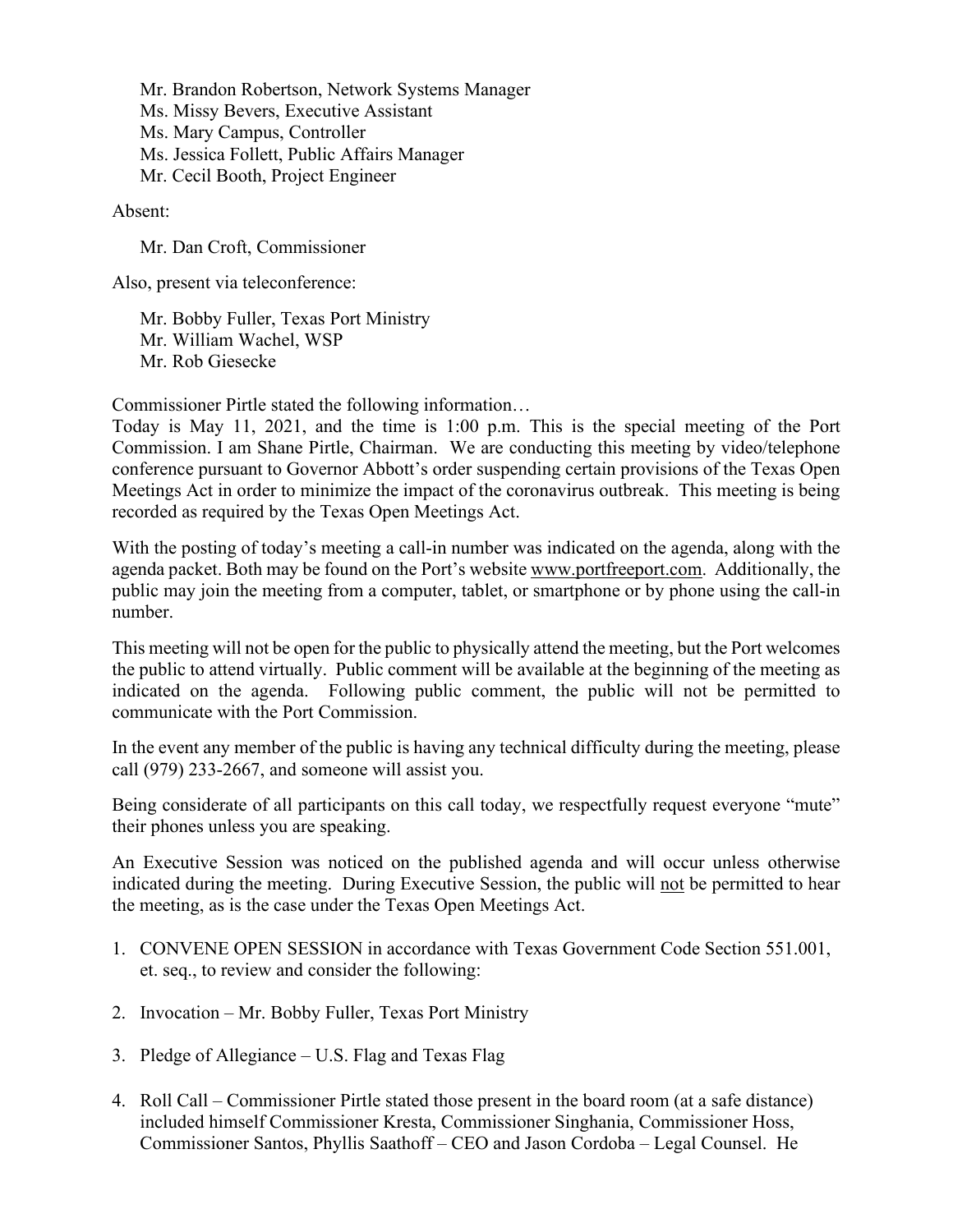Commissioner Croft was absent from the meeting. Ms. Saathoff noted additional staff in the room.

- 5. Public Comment There were no public comments.
- 6. Approval of minutes from a Regular Meeting held April 22, 2021.

A motion was made by Commissioner Hoss to approve the minutes as presented. The motion was seconded by Commissioner Santos with all Commissioners present voting in favor of the motion.

7. Receive reports from Executive Director/CEO and/or Port staff on activities and matters related to COVID-19 health safety matters, administrative affairs, financial results, facility engineering matters, operations and vessel activity, port safety matters, port security matters, Port tenant updates, USCOE, and other related port affairs.

Ms. Saathoff asked Ms. Follett to give an overview of the very successful Take-a-Child Fishing Tournament that was held May 8. Ms. Follett shared some stats from the tournament reporting that 321 kids between the ages of 3-14 registered, 69 kids participated in the weighin, 476 fish were caught, and we had 59 sponsors that totaled \$41,000. Over 130 door prizes were given away, and 1431 canned goods were donated to the Brazoria County Dream Center. Ms. Saathoff and Commissioners congratulated Ms. Follett, her staff and volunteers for a successful event. Mr. Saathoff also reported that she and Commissioner Pirtle gave a presentation earlier in the day to the ACEC Transportation Committee. Staff continues to monitor activity at the state legislature. The Texas Ports Association (TPA) will be presenting an award to Speaker Phelan for his role in supporting Texas ports next Tuesday in Austin.

At this time, Commissioner Hoss commented on the new audio/visual equipment stating that from the remote side the audio has extremely improved however from the video side, he feels additional evaluations still need to be made adding that its difficult to carry on a meeting when you cannot see the expressions on people's faces. Staff will evaluate and bring back prices and options.

8. Adoption of a resolution canvassing election returns from the May 1, 2021 Elections for Port Commissioners, Position No. 4 and Position No. 6.

Ms. Saathoff presented the resolution with the official election results. Position 4, Rob Giesecke received 3990 votes and Paul Kresta received 2557 votes. Position 6, Rudy Santos received 5175 votes. Staff recommends adoption the resolution reflecting the canvassed votes for this election.

A motion was made by Commissioner Singhania to approve the resolution as presented. The motion was seconded by Commissioner Kresta with all Commissioners present voting in favor of the motion.

9. EXECUTIVE SESSION in accordance with Subchapter D of the Open Meetings Act, Texas Government Code Section 551.001, et. seq., to review and consider the following: